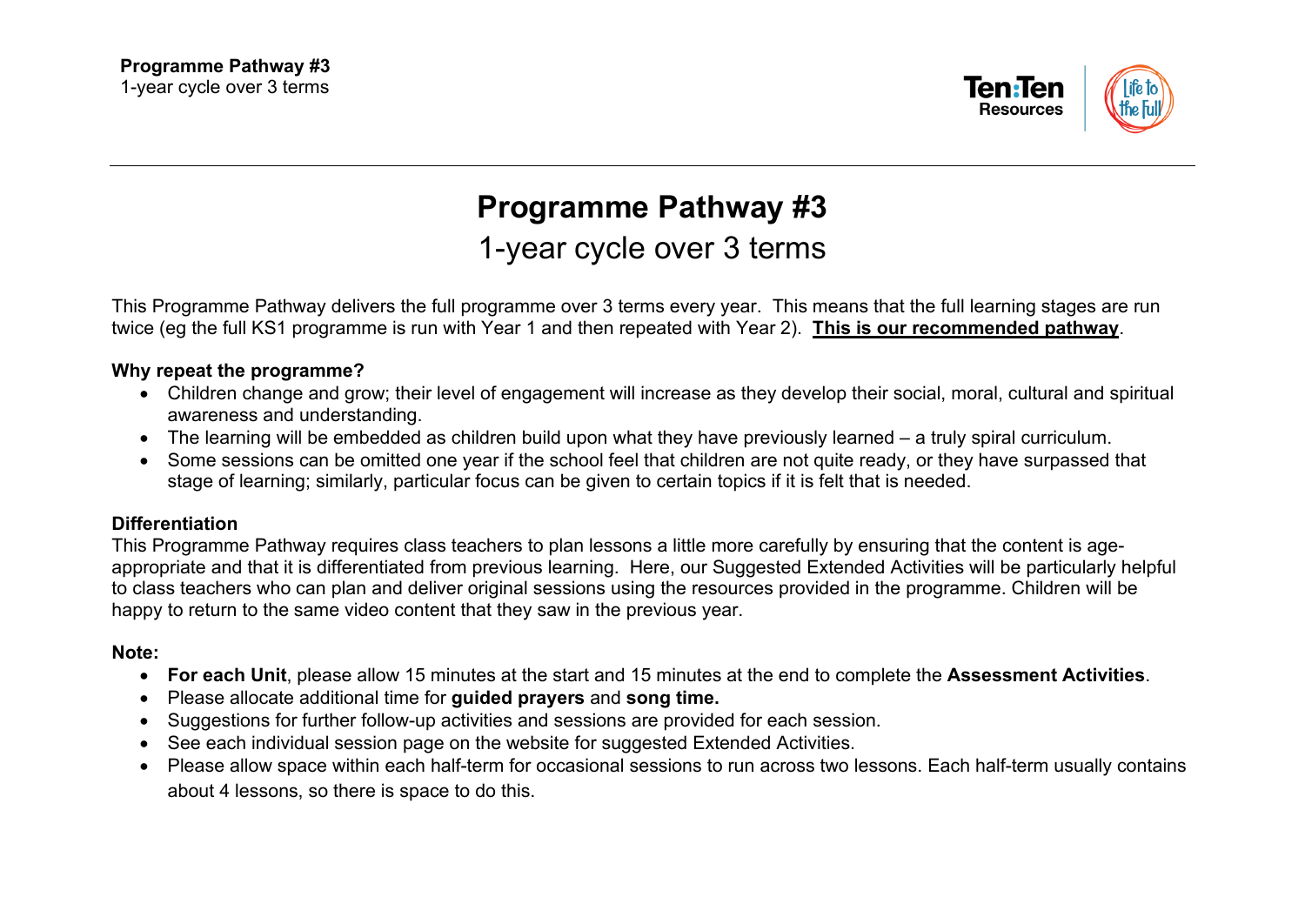

## **Teacher Training & Parent Communication**

## **Autumn I**

Before rolling out the programme, please take time to review the programme content and then deliver the following consultations sessions with staff and parents over a series of weeks:

| <b>Teacher Training</b>                                                                        |
|------------------------------------------------------------------------------------------------|
| <b>Online Teacher Training Tool</b><br>3 x after-school training sessions<br>(30 minutes each) |
| <b>Parent Communication</b>                                                                    |
| <b>Parent Consultation Tool</b>                                                                |
| <b>Parents' Session</b>                                                                        |
| <b>Online Parent Portal</b>                                                                    |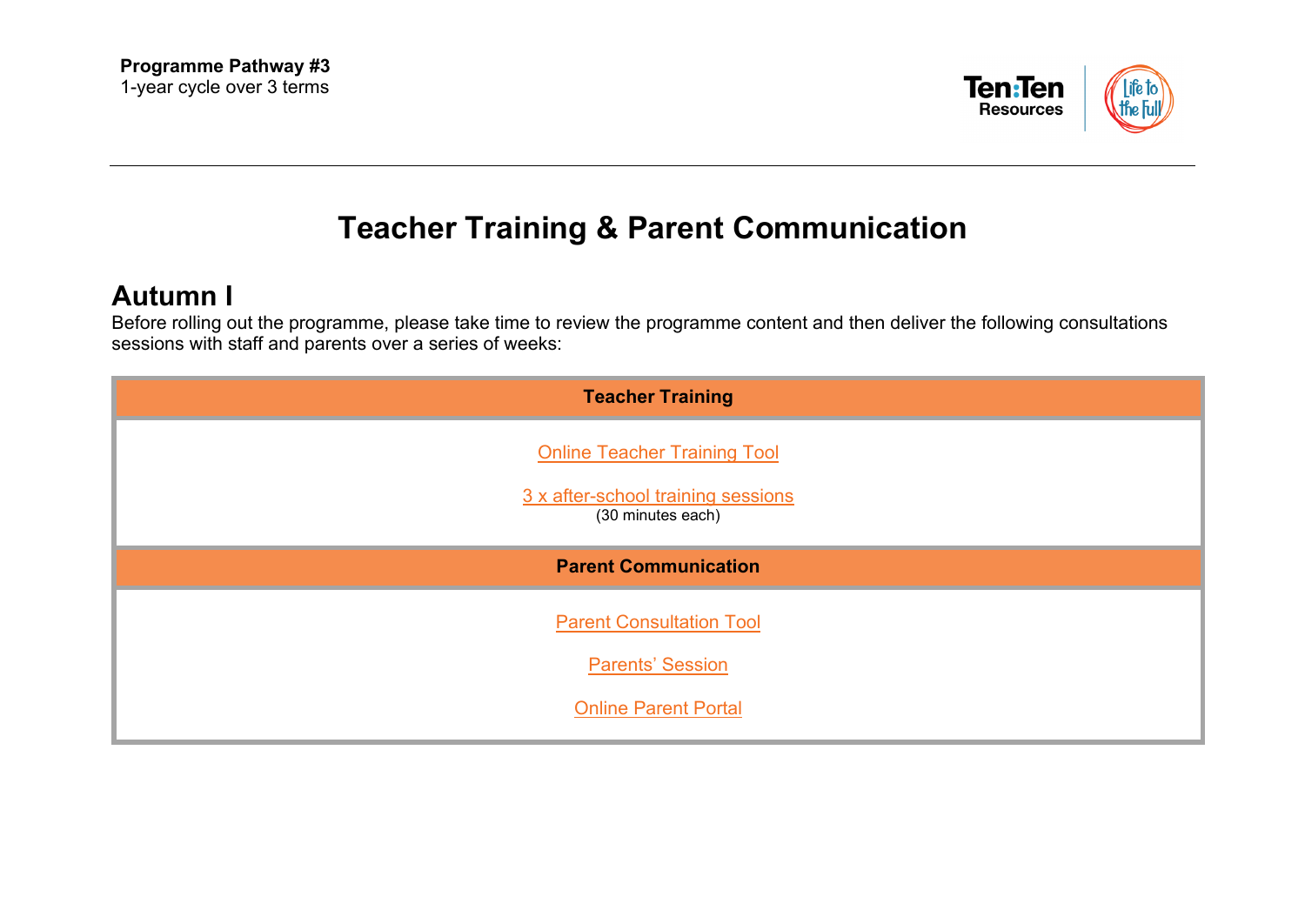# **Pre-school and Reception**



| <b>Week</b>                | <b>Module and Unit</b> | <b>Session Title</b>                        | <b>Session Length (approx.)</b>    |
|----------------------------|------------------------|---------------------------------------------|------------------------------------|
| Autumn<br>H.               | EYFS, Module 1, Unit 1 | <b>Story Sessions: Handmade With Love</b>   | 5 x 15-minute sessions over 5 days |
|                            | EYFS, Module 1, Unit 2 | Session 1:   Am Me                          | 15 minutes                         |
|                            |                        | Session 2: Heads, Shoulders, Knees and Toes | 15 minutes                         |
|                            |                        | Session 3: Ready Teddy?                     | 15 minutes                         |
| Spring I                   | EYFS, Module 1, Unit 3 | Session 1:   Like, You Like, We All Like!   | 15 minutes                         |
|                            |                        | Session 2: Good Feelings, Bad Feelings      | 15 minutes                         |
|                            |                        | Session 3: Let's Get Real                   | 15 minutes                         |
|                            | EYFS, Module 1, Unit 4 | Session 1: Growing Up                       | 15 minutes                         |
| Spring II<br>and<br>Summer | EYFS, Module 2, Unit 1 | Session 1: Role Model                       | 2 x 15-minute sessions             |
|                            | EYFS, Module 2, Unit 2 | Session 1: Who's Who?                       | 15 minutes                         |
|                            |                        | Session 2: You've Got a Friend in Me        | 15 minutes                         |
|                            |                        | Session 3: Forever Friends                  | 15 minutes                         |
|                            | EYFS, Module 2, Unit 3 | Session 1: Safe Inside and Out              | 15 minutes                         |
|                            |                        | Session 2: My Body, My Rules                | 15 minutes                         |
|                            |                        | Session 3: Feeling Poorly                   | 15 minutes                         |
|                            |                        | Session 4: People Who Help Us               | 15 minutes                         |
| Summer<br>$\mathbf{I}$     | EYFS, Module 3, Unit 1 | Session 1: God is Love                      | 15 minutes                         |
|                            |                        | Session 2: Loving God, Loving Others        | 15 minutes                         |
|                            | EYFS, Module 3, Unit 2 | Session 1: Me, You, Us                      | 15 minutes                         |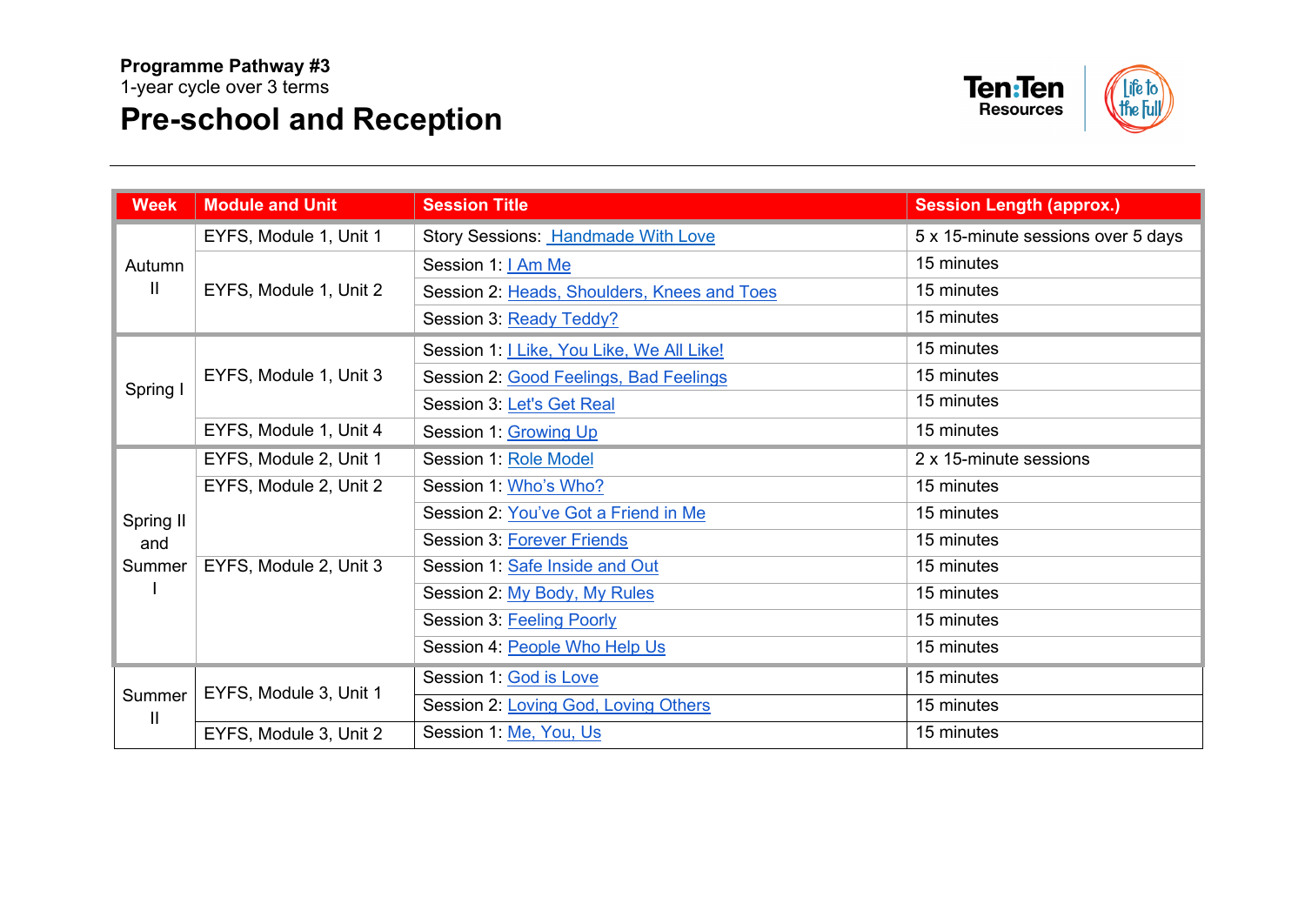### **Programme Pathway #3**

1-year cycle over 3 terms

## **YEAR 1 & 2**



| <b>Term</b>                     | <b>Module and Unit</b> | <b>Session Title</b>                    | <b>Session Length (approx.)</b>           |
|---------------------------------|------------------------|-----------------------------------------|-------------------------------------------|
| Autumn<br>$\mathbf{\mathsf{H}}$ | KS1, Module 1, Unit 1  | Story Sessions: Let the Children Come   | 5 x 10-minute sessions over 5 days        |
|                                 | KS1, Module 1, Unit 2  | Session 1: <b>Lam Unique</b>            | 30 minutes                                |
|                                 |                        | Session 2: Girls and Boys               | 30-40 minutes                             |
|                                 |                        | Session 3 & 4: Clean & Healthy          | 40 minutes (2 sessions)                   |
| Spring I                        | KS1 Module 1, Unit 3   | Session 1: Feelings, Likes and Dislikes | 40 minutes                                |
|                                 |                        | Session 2: Feeling Inside Out           | 30 minutes                                |
|                                 |                        | Session 3: Super Susie Gets Angry       | 40 minutes                                |
|                                 | KS1 Module 1 Unit 4    | Session 1: The Cycle of Life            | 30 minutes                                |
| Spring II                       | KS1, Module 2, Unit 1  | Session 1: God Loves You                | 40 minutes                                |
|                                 | KS1, Module 2, Unit 2  | Session 1: Special People               | 30 minutes                                |
|                                 |                        | Session 2: Treat Others Well            | 35 minutes                                |
|                                 |                        | Session 3:  And Say Sorry               | 30 minutes                                |
| Summer                          | KS1, Module 2, Unit 3  | Session 1: Being Safe                   | 35 minutes                                |
|                                 |                        | Session 2: Good Secrets and Bad Secrets | 35 minutes                                |
|                                 |                        | <b>Session 3: Physical Contact</b>      | 45 minutes (or 2 x 25 minutes)            |
|                                 |                        | Session 4: Harmful Substances           | 30 minutes                                |
|                                 |                        | Session 5: Can You Help Me?             | 40 minutes (can be split into 2 sessions) |
| Summer<br>$\mathbf{H}$          | KS1, Module 3, Unit 1  | Session 1: Three in One                 | 25 minutes                                |
|                                 |                        | Session 2: Who Is My Neighbour?         | 30 minutes                                |
|                                 | KS1, Module 3, Unit 2  | Session 1: The Communities We Live In   | 35 minutes                                |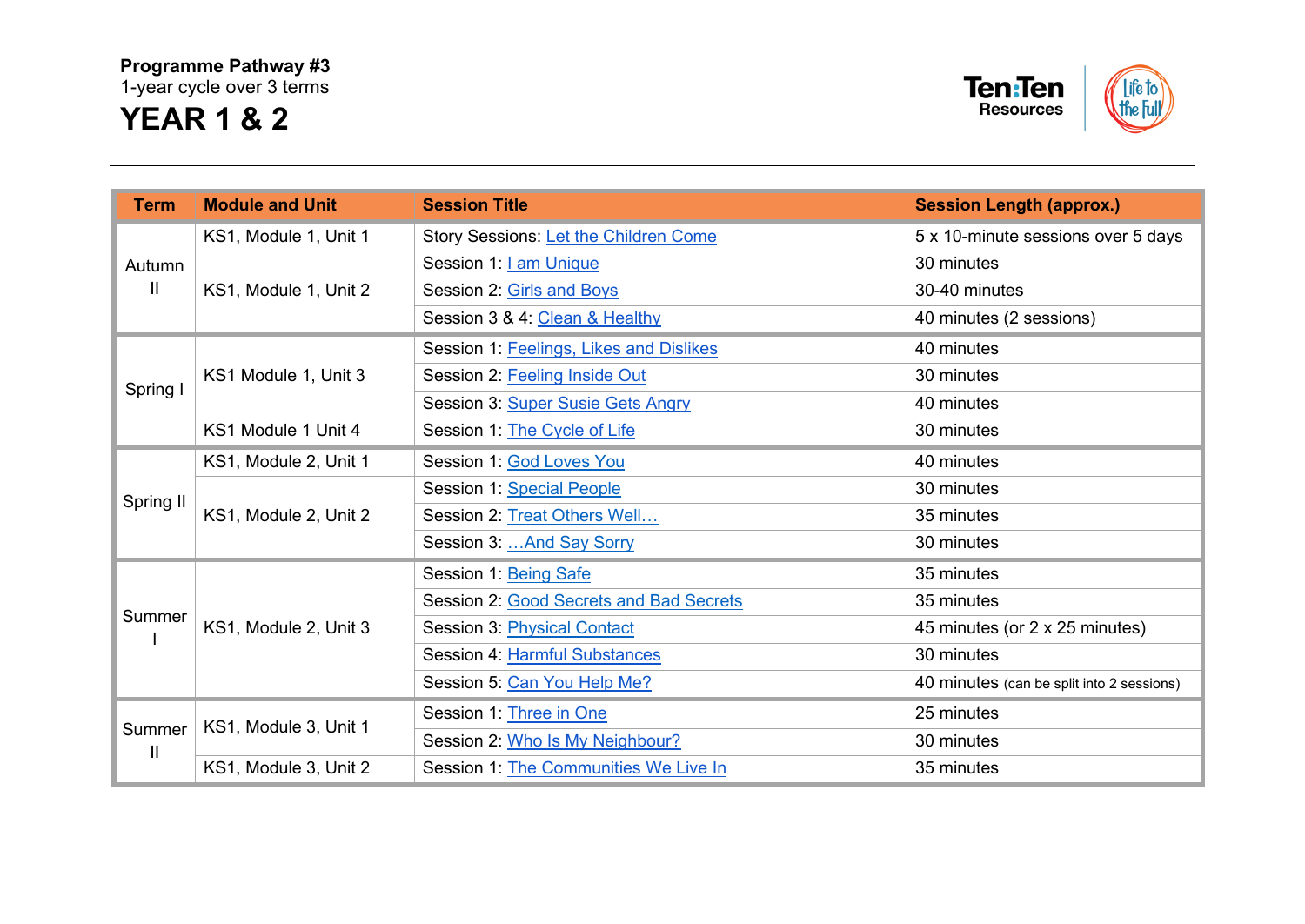### **Programme Pathways**  1-year cycle over 3 terms

## **YEAR 3 & 4**



| <b>Term</b> | <b>Module and Unit</b> | <b>Session Title</b>                              | <b>Session Length (approx.)</b>    |
|-------------|------------------------|---------------------------------------------------|------------------------------------|
| Autumn II   | LKS2 Module 1, Unit 1  | Session 1: Get Up!                                | 5 x 15-minute sessions over 5 days |
|             |                        | Session 2: The Sacraments                         | 45 minutes                         |
|             | LKS2 Module 1, Unit 2  | Session 1: We Don't Have To Be The Same           | 45 minutes                         |
|             |                        | Session 2: Respecting Our Bodies                  | 45 minutes                         |
|             |                        | Session 3: What is Puberty? Year 4 only           | 45 minutes                         |
|             |                        | Session 4: Changing Bodies Year 4 only            | 45 minutes                         |
|             |                        | Session 5: Boy/Girl Discussion Groups Year 4 only | 45 minutes                         |
| Spring I    | LKS2 Module 1, Unit 3  | Session 1: What Am I Feeling?                     | 45 minutes                         |
|             |                        | Session 2: What Am I Looking At?                  | 45 minutes                         |
|             |                        | Session 3: I Am Thankful!                         | 45 minutes                         |
|             | LKS2 Module 1, Unit 4  | Session 1: Life Cycles                            | 45 minutes                         |
| Spring II   | LKS2 Module 2, Unit 1  | Story Sessions: Jesus, My Friend                  | 5 x 15-minute sessions over 5 days |
|             | LKS2 Module 2, Unit 2  | Session 1: Friends, Family and Others             | 45 minutes                         |
|             |                        | Session 2: When Things Feel Bad                   | 45 minutes                         |
| Summer I    | LKS2 Module 2, Unit 3  | Session 1: Sharing Online                         | 45 minutes                         |
|             |                        | Session 2: Chatting Online                        | 45 minutes                         |
|             |                        | Session 3: Safe in My Body                        | 45 minutes                         |
|             |                        | Session 4: Drugs, Alcohol and Tobacco             | 45 minutes                         |
|             |                        | Session 5: First Aid Heroes                       | 45 minutes                         |
| Summer II   | LKS2 Module 3, Unit 1  | Session 1: A Community of Love                    | 30 minutes                         |
|             |                        | Session 2: What is the Church?                    | 45 minutes                         |
|             | LKS2 Module 3, Unit 2  | Session 1: How Do I Love Others?                  | 50 minutes                         |